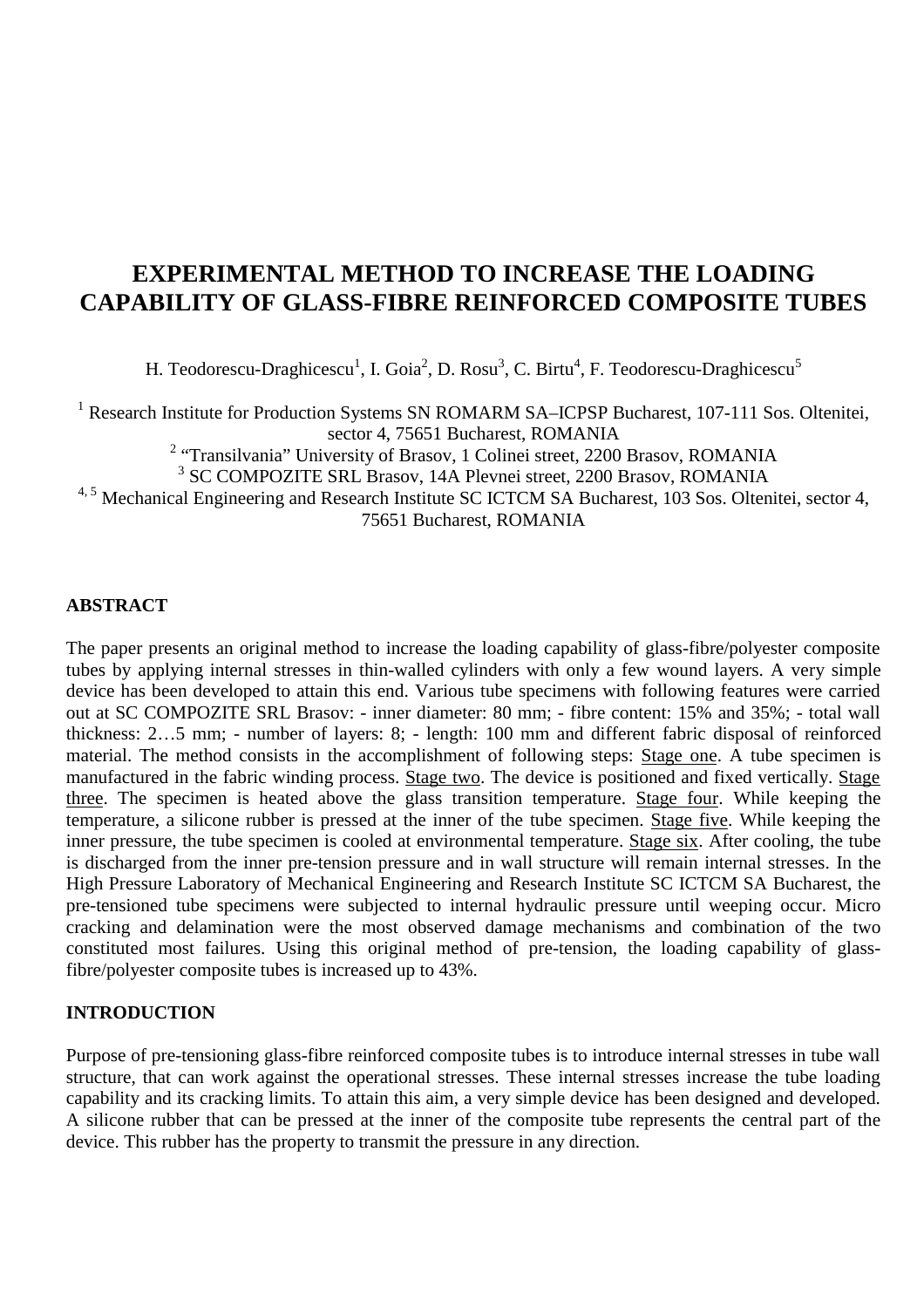## **THE PRE-TENSION METHOD**

The method consists in the accomplishment of the following successive steps: Stage one. The tube specimen is manufactured in the fabric winding process. After solidification, the specimen is pulled-out of the mandrel. Stage two. The device is positioned and fixed vertically. Stage three. At this step, the tube specimen is heated with  $5^\circ$ ...10°C above the glass transition temperature  $T_G$ . In this field of temperature, the resin elasticity modules decrease rapidly and the resin matrix became highly elastic. Stage four. The heated tube specimen is introduced into the device and then a silicone rubber is pressed at the inner of the tube. Since during the heating of the specimen, the matrix elasticity modules decrease, the inner pre-tension pressure will be taken over by the fibre network. Stage five. While keeping the inner pre-tension pressure, the tube specimen is cooled at the environmental temperature. Stage six. After cooling, the tube specimen is discharged from the inner pressure. Now, the fibre network will relax and in wall structure will remain a status of internal stresses.

After these six stages, the tube specimen is removed from the pre-tension device and it is stored 24 hours in a controlled atmosphere room (T=20°C and 50% air relatively humidity). This is necessary to reduce the internal stress relaxation due to possible strong temperature and humidity changes. 24 hours after this operation, in the High Pressure Laboratory of Mechanical Engineering and Research Institute SC ICTCM SA Bucharest, the pre-tensioned tube specimens were subjected to internal hydraulic pressure until weeping occur. This weeping pressure produces irreversible damages in the tube wall structure, such as micro-cracks and delamination.

## **TESTING OF THE TUBE SPECIMENS**

The tube material used during the tests is a thermorigid compound based on glass-fibre reinforced polyester resin. At SC COMPOZITE SRL Brasov, The tube wall structure was manufactured very accurate in the fabric winding process. The fabric strip (dimensions: 2000 x 250 mm) used in winding process was cut in length, width and at 45° from the production direction. Geometrical elements and the specimens wall structure used in tests are shown in table 1 and the pre-tension characteristics are shown in table 2.

| <b>Geometrical elements</b>            | <b>Units of measure</b>  | <b>Value</b>  |
|----------------------------------------|--------------------------|---------------|
| Inner nominal diameter DN              | $\lceil$ mm $\rceil$     | $80_0^{+0.4}$ |
| Mandrel length $L_D$                   | $\lceil$ mm $\rceil$     | 150           |
| Specimens length $L$                   | [mm]                     | 100           |
| Total wall thickness t                 | [mm]                     | $2 - 5$       |
| Number of layers $n$                   | $\overline{\phantom{m}}$ | 8             |
| Relative wall thickness $t_1 =  = t_8$ | $\lceil$ mm $\rceil$     | $0.25 - 0.62$ |
| Winding angle a                        | [°]                      | $0; +45$      |
| Fibre content f                        | [%]                      | 15:35         |
| Specimens weight average G             | [g]                      | $70 - 190$    |

#### **Table 1. Geometrical elements of the tube specimens**

#### **Table 2. The pre-tension characteristics of the tube specimen**

| <b>Pre-tension characteristics</b> | <b>Units of measure</b>                 | <b>Value</b> |
|------------------------------------|-----------------------------------------|--------------|
| Pre-tension pressure $p_p$         | [MPa]                                   | 1.37         |
| Specimens heating average          | $\lceil{^\circ}\text{C}\rceil$          | 105          |
| temperature $T$                    |                                         |              |
| Cooling environment                | $\overline{\phantom{0}}$                | air          |
| Pre-tension average time $t_{AlR}$ | [min]                                   |              |
| Cooling environment temperature    | $\mathsf{I}^\circ\mathsf{C} \mathsf{I}$ |              |
| $T_{AlR}$                          |                                         |              |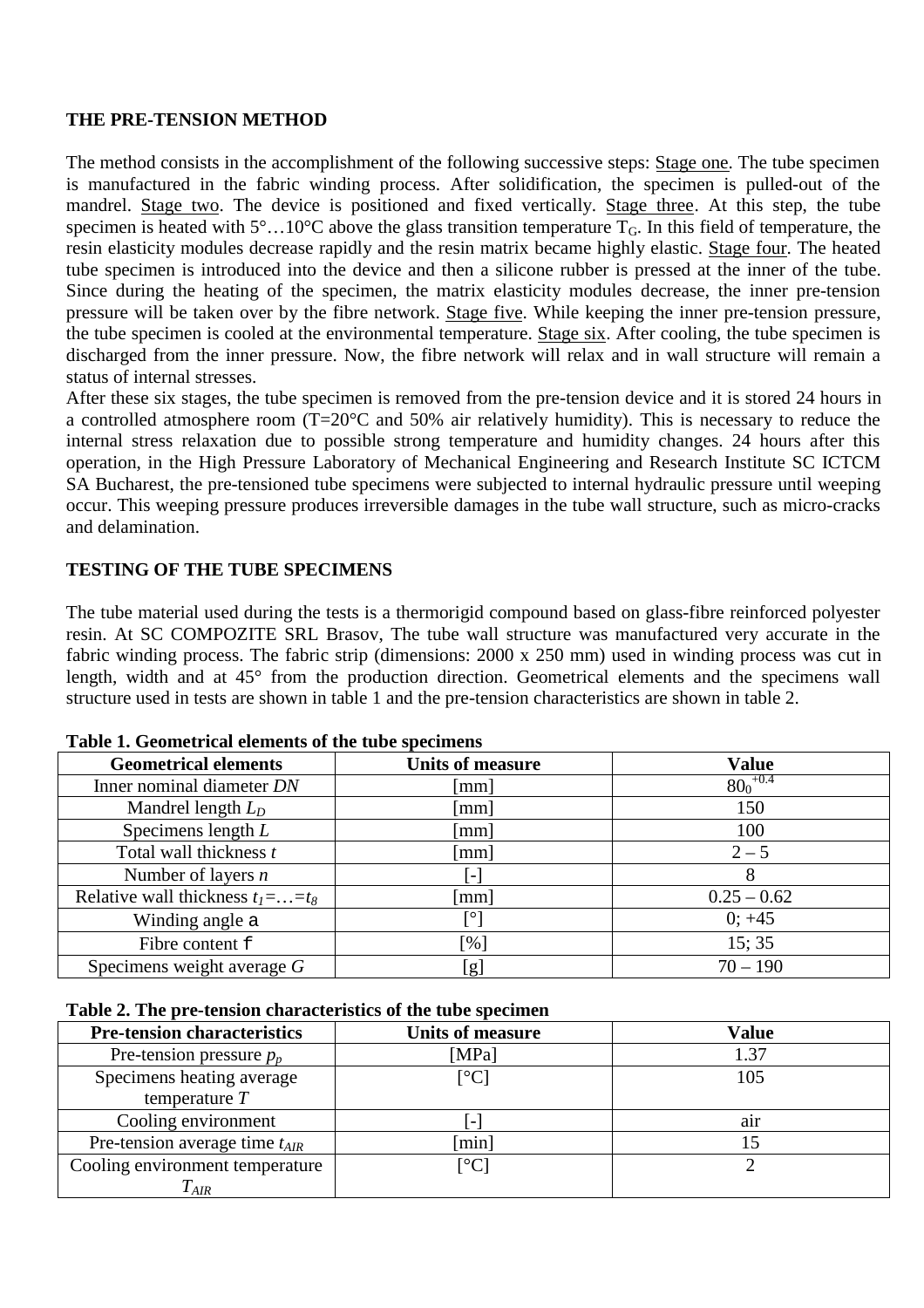Six specimen types were manufactured and from every type, two pieces were carried out. The specimen types used in the tests are shown in table 3.

| - -<br><b>Specimen</b> | <b>Fabric type</b> | <b>Resin type</b> | <b>Fabric disposal</b> |
|------------------------|--------------------|-------------------|------------------------|
| Type 1                 | <b>STRATIMAT</b>   | <b>POLYESTER</b>  |                        |
| Type 2                 | FER <sub>3</sub>   | <b>POLYESTER</b>  | in length              |
| Type 3                 | FER <sub>3</sub>   | <b>POLYESTER</b>  | at $45^\circ$          |
| Type 4                 | FER <sub>5</sub>   | <b>POLYESTER</b>  | in width               |
| Type 5                 | FER <sub>5</sub>   | <b>POLYESTER</b>  | in length              |
| Type 6                 | FER5               | <b>POLYESTER</b>  | at $45^\circ$          |

## **EXPERIMENTAL RESULTS**

The experimental results of the tests (weeping pressure and the increase of tubes loading capability) are shown in figure 1.



Figure 1. Weeping pressure and the increase of specimens loading capability

## **CONCLUSIONS**

The following conclusions can be drawn:

Using this original method of pre-tension, the increase of tube specimens loading capability is situated between 20% (specimen type 1) and 43% (specimen type 3). This method emphasized a low structure endowment with internal stresses, which suppose a reduced pre-tension operation due to a prudent choice of the pre-tension pressure. This pressure can cause cracks and other damages in the tube wall structure.